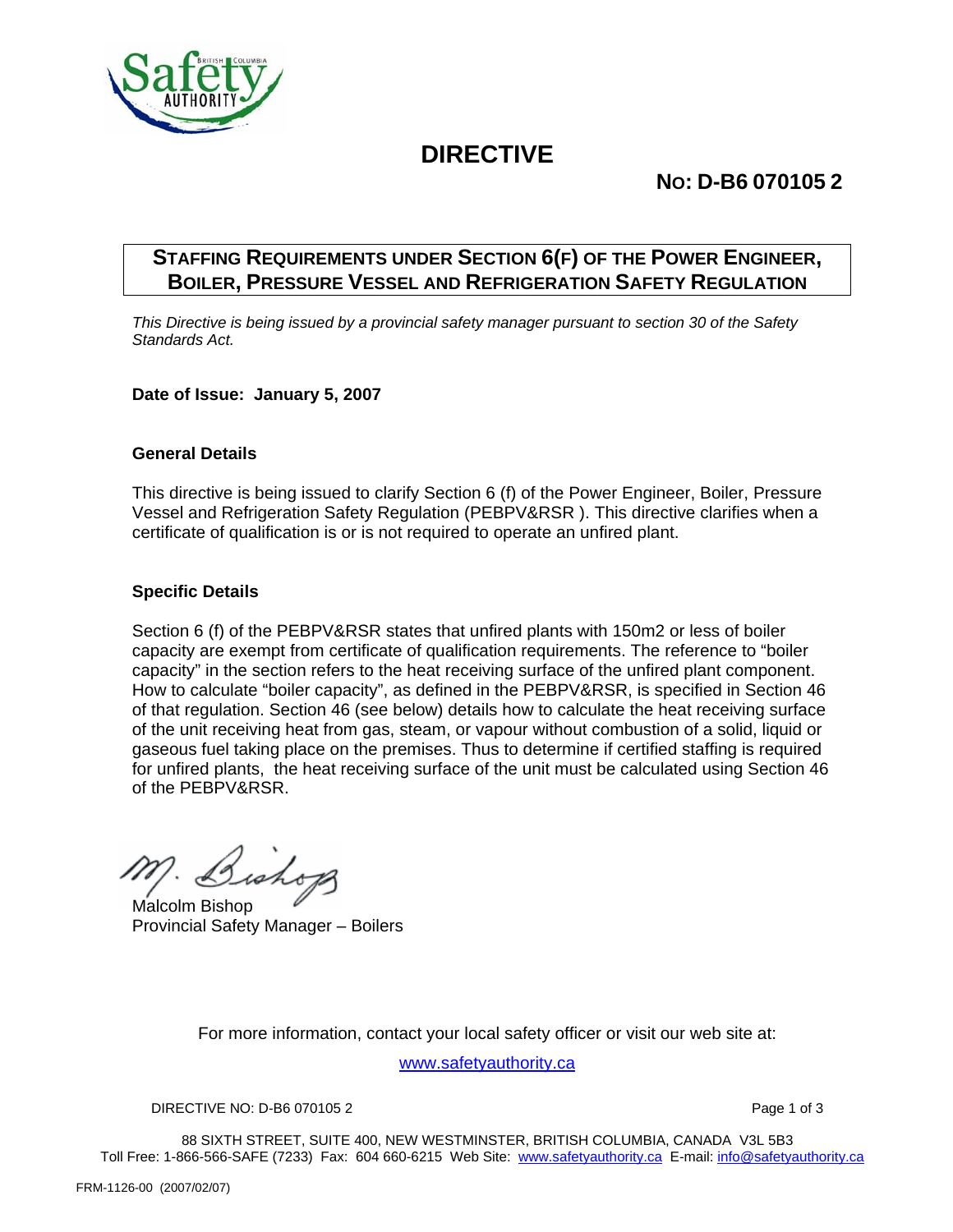

### **Relevant Legislation**

### **Power Engineers, Boiler, Pressure Vessel & Refrigeration Safety Regulation**

### **2 (1) Definitions and Interpretation for this regulation**

**"boiler capacity"** means the heat receiving surface of a boiler as specified in section 46;

**"unfired plant"** means a plant where heat from gas, steam or vapour or other heating medium is supplied to heat exchangers or used directly for the purpose of heating a facility or a process without combustion of a solid, liquid or gaseous fuel taking place on the premises;

### **Exemption from authorization requirement to operate certain equipment**

- **6** An individual is not required to hold a certificate of qualification to operate any of the following:
- (f) an unfired plant not exceeding  $150 \text{ m}^2$  of boiler capacity;

### **Determination of boiler capacity**

- **46** (1) In this section, **"extended surface"** does not include the area of a superheater.
	- (2) The heat receiving surface area of a boiler must be stated in square metres  $(m<sup>2</sup>)$ , must include the extended surface and the heating surface must be computed as follows:

(a) a heating surface, as part of a circulating system in contact on one side with water or wet steam being heated and on the other side with gas or refractory being cooled, must be measured on the side receiving heat;

(b) a boiler heating surface and other equivalent surface outside the furnace must be measured circumferentially plus any extended surface;

(c) a waterwall heating surface and other equivalent surface within the furnace must be measured as the projected tube area (diameter x length) plus any extended surface on the furnace side, but in computing the heating surface for this purpose only the tubes, fireboxes,

#### DIRECTIVE NO: D-B6 070105 2 Page 2 of 3

88 SIXTH STREET, SUITE 400, NEW WESTMINSTER, BRITISH COLUMBIA, CANADA V3L 5B3 Toll Free: 1-866-566-SAFE (7233) Fax: 604 660-6215 Web Site: www.safetyauthority.ca E-mail: info@safetyauthority.ca